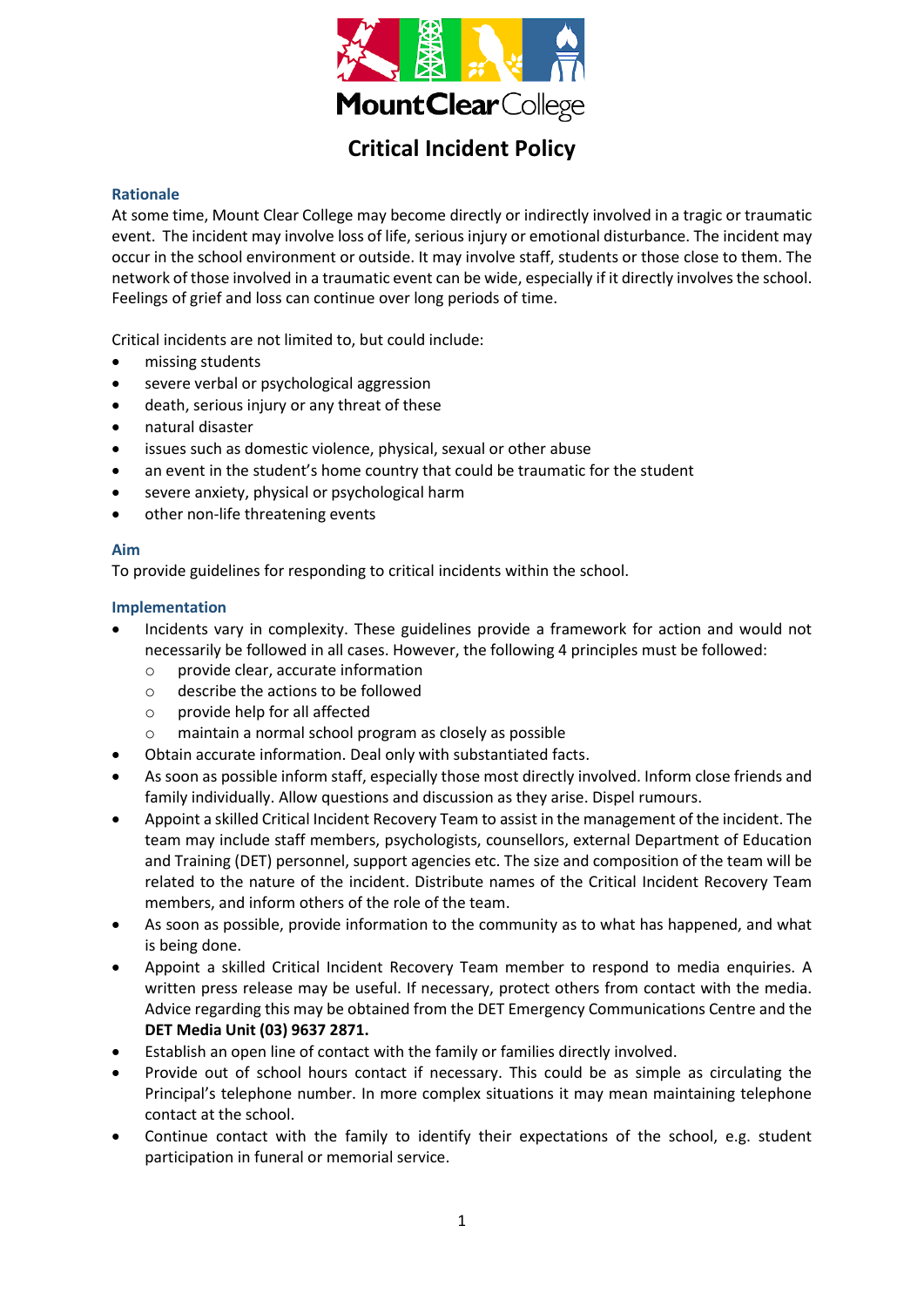- Try to identify those most likely to need help, e.g. classmates, teacher, special friends. Some students not directly affected may become distressed.
- Ensure that counselling help is available. Contact the Regional Office and/or DET if necessary. All emergency or criminal activity, in which the safety or well-being of staff or students is at risk, or where there is a threat to property, must be reported immediately to the Department's **24 hour Emergency and Security Management Branch on (03) 9589 6266**.
- Continue to keep staff, students and parents informed, especially about what has happened and what the school is doing about it.
- As soon as possible call students together and provide information about what has happened and what the school is doing about it. A follow up letter home may be important.
- Provide counselling services for all. Ensure that there are suitable places in which this can take place. Be prepared to modify the timetable and other arrangements so that people are free to make use of available help. Staff are able to access the Employee Assistance Program (EAP) by contacting 1300 361 008 for free counselling 24 hours a day, 7 days a week. The class teacher may be the person to whom students first turn for help.
- Children wishing to attend funerals should do so in the company of their parents. Provide meaningful participation for those not actually attending the service .
- Continue normal routines at school but acknowledge the effect of tragedy on the school community. Be flexible with those in need of help. Be aware that many people may be deeply affected, e.g. an event may cause a person to recall some traumatic event involving them in the past. The anniversary may also be a difficult time.
- Maintain links with the family. The school and family may wish to develop a memorial garden, erect a memorial plaque, or display a photo in a prominent position in the school.
- Be sensitive to staff and students' needs over a period of time.
- The school will reflect upon management of the critical incident after it has occurred.

## **Links and Related Policies**

Links to Department of Education information relating to this policy:

- DET Emergency Management Planning [https://www.education.vic.gov.au/school/principals/spag/management/Pages/mgtplanning.as](https://www.education.vic.gov.au/school/principals/spag/management/Pages/mgtplanning.aspx) [px](https://www.education.vic.gov.au/school/principals/spag/management/Pages/mgtplanning.aspx)
- Emergency and Critical Incident <https://www.education.vic.gov.au/school/principals/spag/management/pages/emergency.aspx>

#### **Appendices attached to this policy:**

- Appendix 1: Critical Incident Recovery Plan (CIRP)
- Appendix 2: Critical or Traumatic Incident Plan First 24 hour Short Term Tasks
- Appendix 3: Emergency Message Record Form Template

#### **Review Cycle and Evaluation**

| Date Created           | September 2019                                                                                                                                                                                                                                                                                                                 |  |
|------------------------|--------------------------------------------------------------------------------------------------------------------------------------------------------------------------------------------------------------------------------------------------------------------------------------------------------------------------------|--|
| Approved By            | <b>School Council</b>                                                                                                                                                                                                                                                                                                          |  |
| <b>Approval Date</b>   | 17.09.2019                                                                                                                                                                                                                                                                                                                     |  |
| Author                 | <b>Assistant Principal</b>                                                                                                                                                                                                                                                                                                     |  |
| Responsible for Review | <b>Assistant Principal</b>                                                                                                                                                                                                                                                                                                     |  |
| Review Date            | This policy will be reviewed as part of the school's three-yearly policy review process or immediately<br>following any critical incident at the school.<br>September 2022                                                                                                                                                     |  |
| References             | Mount Clear College Emergency Management Plan<br>DET Emergency Management Planning<br>٠<br>https://www.education.vic.gov.au/school/principals/spag/management/Pages/mgtplanning.aspx<br><b>Emergency and Critical Incident</b><br>٠<br>https://www.education.vic.gov.au/school/principals/spag/management/pages/emergency.aspx |  |

Department of Education & Training CRICOS Provider Code: 00861K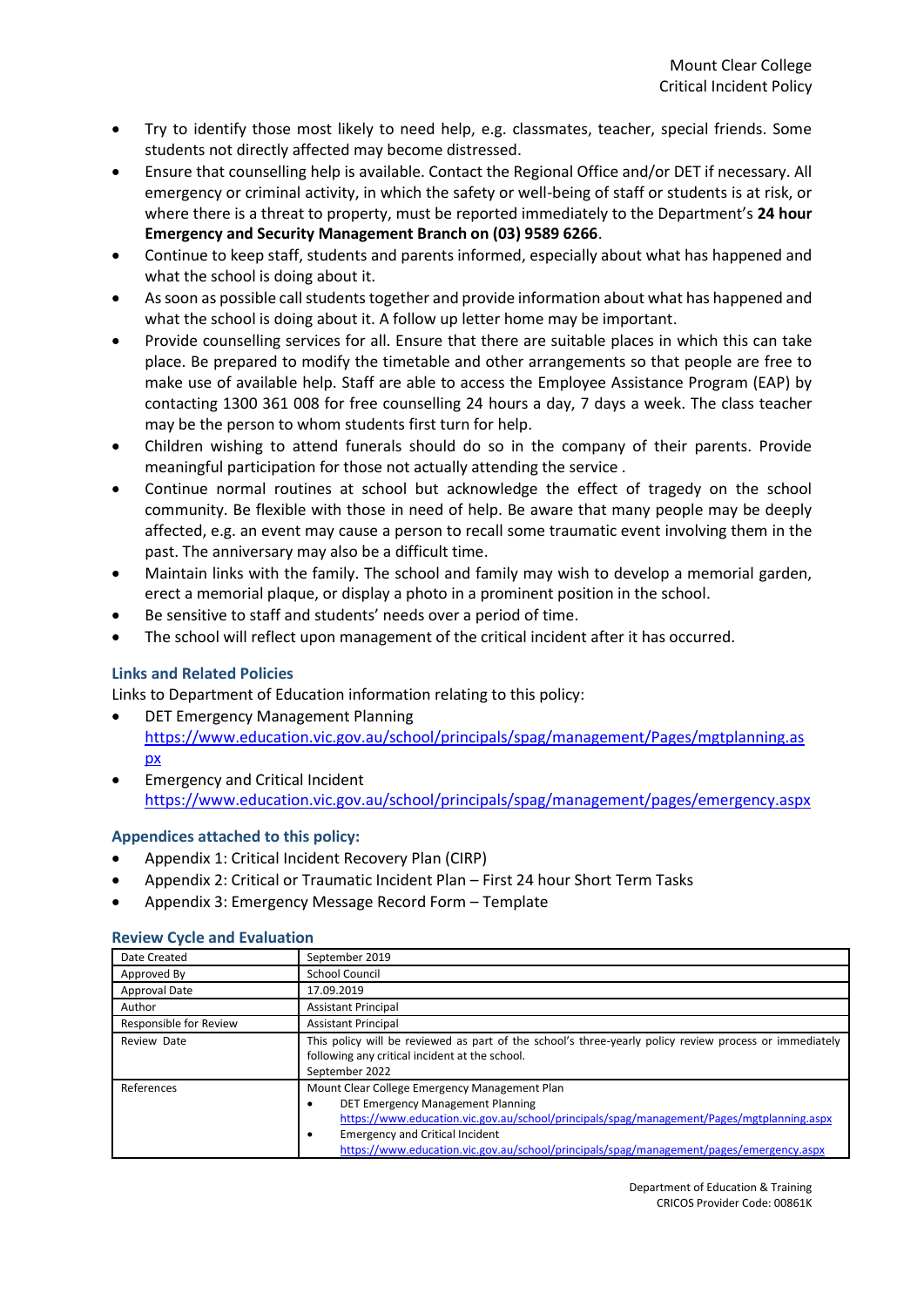## **Appendix 1: Critical Incident Recovery Plan (CIRP)**

## **Responsibilities and Procedures**

#### **Plan Statement**

This Plan is an integral part of the Emergency Management processes of the school.

#### **Implementation**

The Recovery Team will be responsible for coordinating and implementing the Plan. It will need to consider the following:

- Establishing the facts as soon as possible
- Developing an action plan of short, medium and long term tasks
- Contact with the Department of Education and Training (DET)
- Liaising with external bodies including the media
- Communicating with the whole staff as soon as possible
- Meeting with staff both as a whole and with individuals or groups for debriefing
- Communicating with the student body
- Meeting with students in groups or individually for debriefing
- Contacting parents/guardians
- Short term and long term counselling requirements for groups or individuals.

The relevance of each of the above will depend on factors such as the nature and magnitude of the incident, the intensity of the impact on the School community and the number of people affected.

#### **Debriefing**

Critical Incident Stress Debriefing has three components:

- Initial discussion about feelings and an assessment of the intensity of the stress responses
- Detailed discussion of signs and symptoms of stress responses
- Closing stage provides overview and information with referral to an outside agency if required.

The Recovery Team will assist the Principal to facilitate the recovery of staff and students and those of the School community affected by the critical incident.

The debriefing meeting of the Recovery Team should include a mental health professional and one peer who were not involved in the incident.

The Recovery Team will decide the structure and composition of debriefing meetings; such meetings should be held within eight hours of the critical incident. These meetings will review the impressions and reactions of the persons involved during or following the incident.

The Principal or their nominee and a Regional Guidance Officer will provide counselling support and referrals for students and their families initially.

#### **Review**

The Recovery Team will meet to review the implementation of the Critical Incident Recovery Plan within seventy-two (72) hours of the critical incident.

As part of the Critical Incident Recovery Plan, the Principal will set up a Recovery Team at the beginning of each year.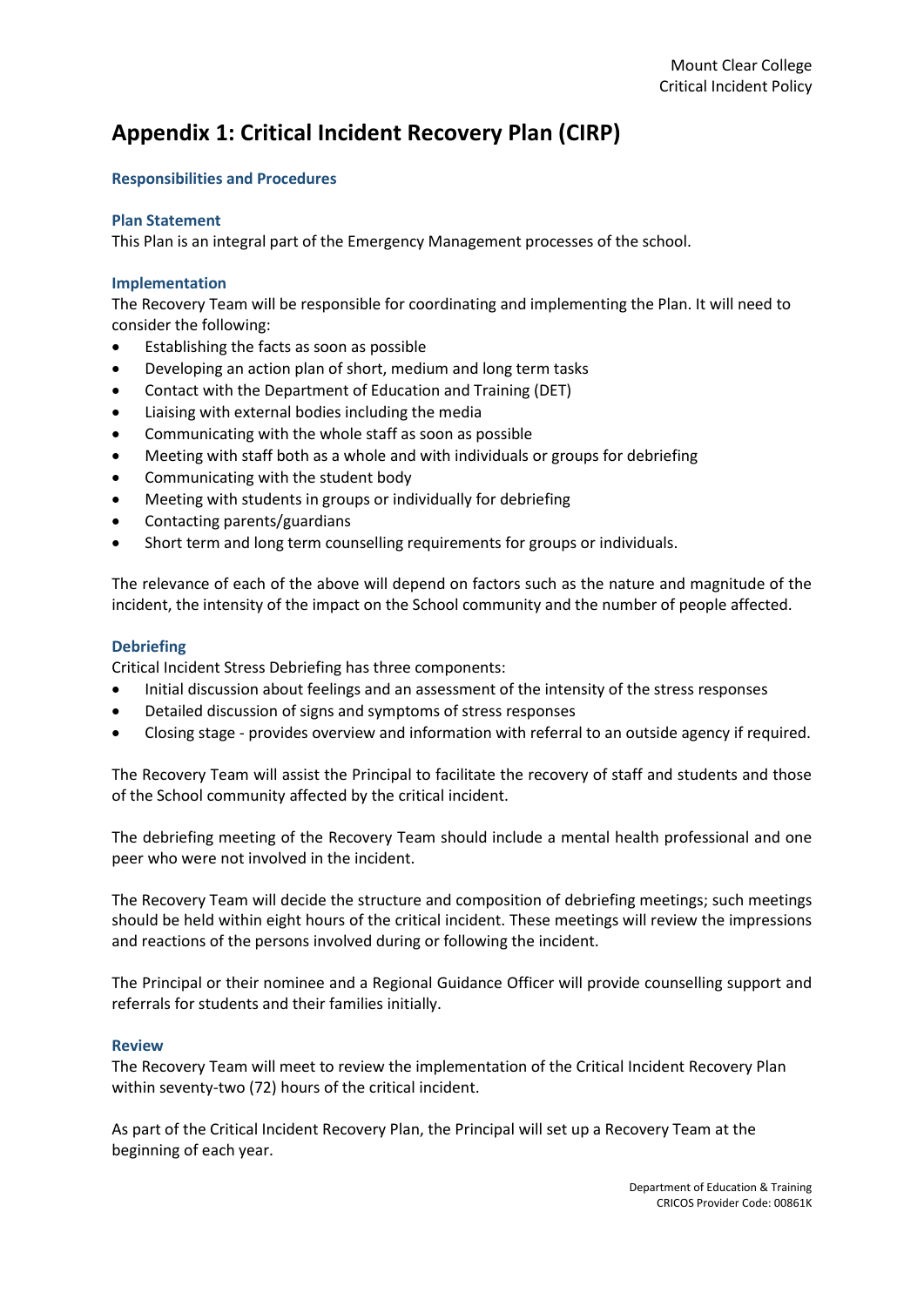Following a critical incident, the Principal will convene the Recovery Team as soon as possible. The Composition of the Recovery Team will be:

- The Principal
- The Assistant Principals
- A member of the teaching staff
- A member of the Educational Support staff (First Aid trained)
- Other support staff as appropriate
- As necessary, psychologists, counsellors and DET personnel

The Principal will convene the Recovery Team once each semester to review planning and strategies for the Critical Incident Recovery Plan.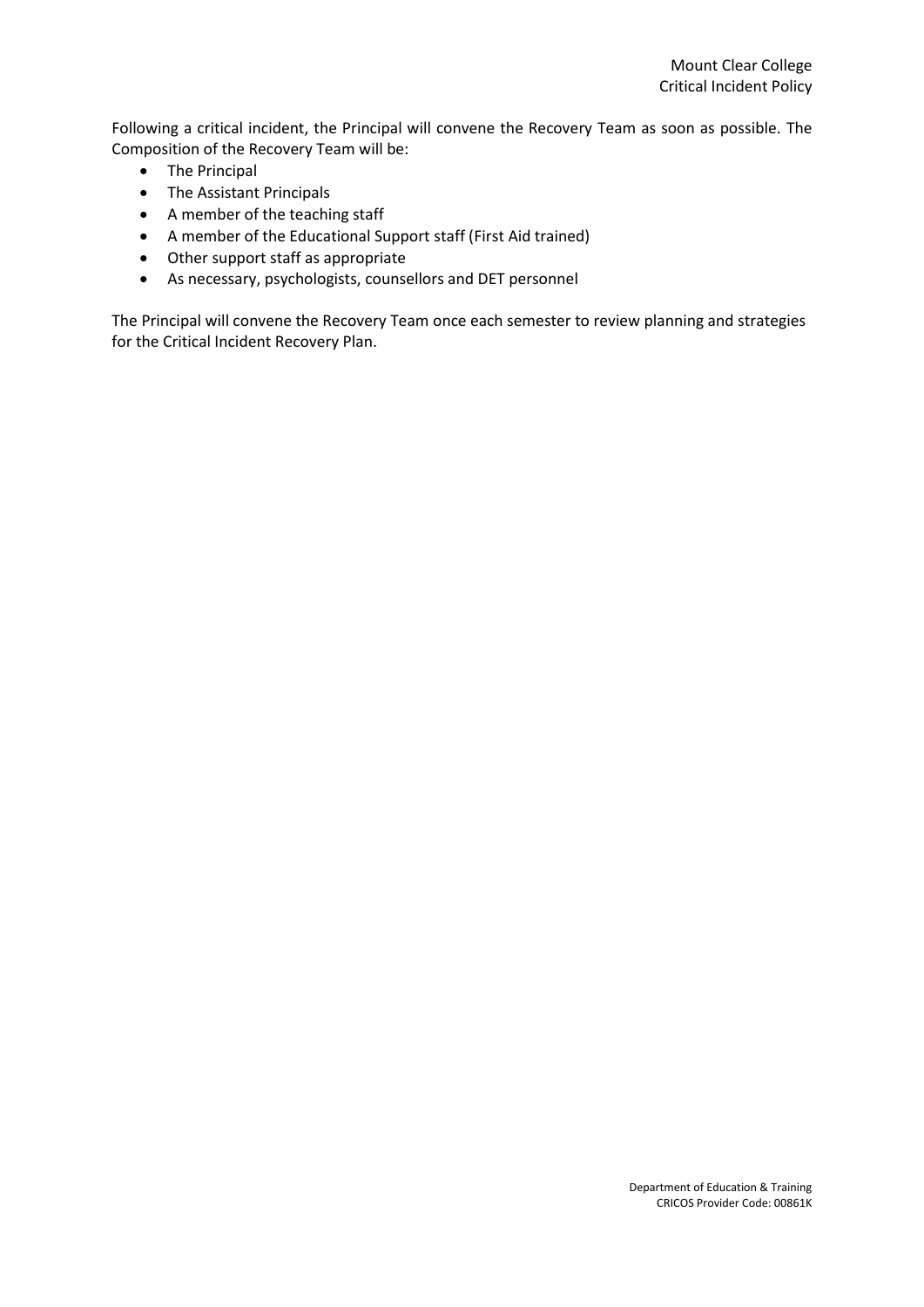# **Appendix 2: Critical or Traumatic Incident Plan – First 24 hour Short Term Tasks**

## **Responsibilities and Procedures**

#### **Emergency Record**

Record Information:

- Nature of the incident
- Location of the incident, number and names of persons involved
- Name of the person reporting the incident
- Time incident reported
- Contact telephone number if away from school.

#### Verify all Details:

Confirm that the information given about the event is accurate.

## Record the Incident

- Notify principal workplace coordinator
- Ensure emergency services have been called
- Notify the Department of Education and Training's 24 hour Security Services Unit **(SSU)** on **(03) 9589 6266.**

#### **Ensure Students and Staff are Safe from Harm or Injury**

- Principal Class, Leading Teachers and Year Level Co-ordinators cordon off any 'crisis' area and keep students away from there
- Manage the grounds while staff are briefed and ensure media do not intrude
- Check corridors, toilets etc. for stray students try to prevent students leaving on their own particularly if distressed
- Send all very stressed students to the Recovery area in the Library
- Ensure that students do not make hysterical calls out of school
- Ensure the school continues as normally as possible.

#### **Establish Critical Incident Recovery Team**

The composition of the Recovery Team will be:

- The Principal
- The Assistant Principals
- A member of the teaching staff
- A member of the Educational Support staff (first aid trained)
- Other support staff as appropriate
- As necessary, psychologists, counsellors and Department of Education and Training personnel.

#### **Allocate responsibilities**

- **•** Emergency message register
- Emergency contact list
- Evacuation and assembly of staff and students
- Cordon off area of 'crisis'
- Establish a Support Team and Communications Centre to:
	- o Manage information and phone calls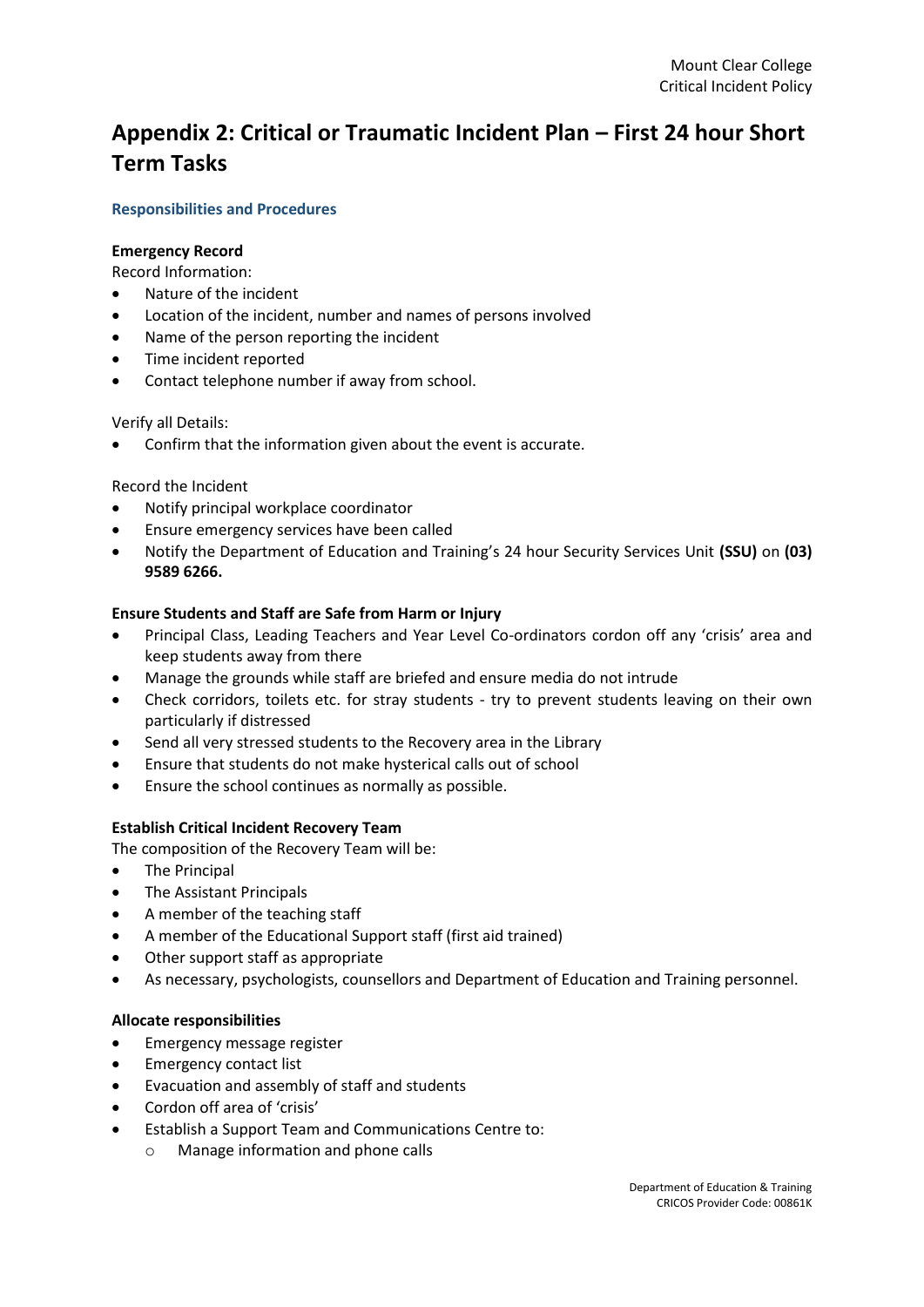- o Coordinate media requests for information
- o Provide information to parents arriving at school
- $\circ$  Coordinate routine school activities maintain where practical
- o Notify students, staff and ancillary about the emergency
- o Notify parents first, and then siblings in the school
- o Establish a recovery room and supervisor for affected students
- o Establish a waiting room for parents
- o Inform students
- o Inform School Council
- o Inform School Community by newsletter
- o Monitor School Community's reactions
- o Liaise with outside agencies and emergency services
- o Brief key personnel and review responses.

## **Include translators in the Support Team if necessary.**

## **Recovery Room(s)**

#### **Set Up Recovery Room**

- Set up Library as the Recovery Room and if necessary the Staffroom
- Empty adjoining rooms if possible and relocate to other rooms
- Screen windows
- Have available pens, textas, paper, scissors, envelopes, tissues.

## **Appoint Recovery Room Supervisors**

First Aid/SHAAC staff

#### **Recovery Room Supervisors' Responsibilities**

- Keep calm
- Monitor students for shock reactions, provide first aid if necessary
- Encourage students to gather in small friendship groups rather than bigger ones
- Keep a list of students attending the recovery room
- Give the students a task to undertake such as making a card or writing a letter
- Contact parents of students who remain in the recovery room and alert them to possible concerns.

#### **Informing Staff**

- Provide staff with a brief outline of the incident
- Restate to ensure that staff understand and it sinks in
- Outline recovery management arrangements
- Discuss procedures to be followed by staff during the day
- Discuss the general procedures that the Critical Incident Team will be following
- Discuss guidelines for informing students and ways of answering questions from them
- Give staff time to discuss this among themselves
- Provide a brief factual outline to others in the community on a need to know basis
- Inform staff as soon as possible about a serious emergency involving death or injury which occurs after hours, on the weekend or during the school holidays
- Inform staff as soon as possible about arrangements for holding a brief meeting before informing students at the start of the next school day
- Review with staff afterwards any issues and needs
- Provide staff with contact numbers for counselling or support services for themselves.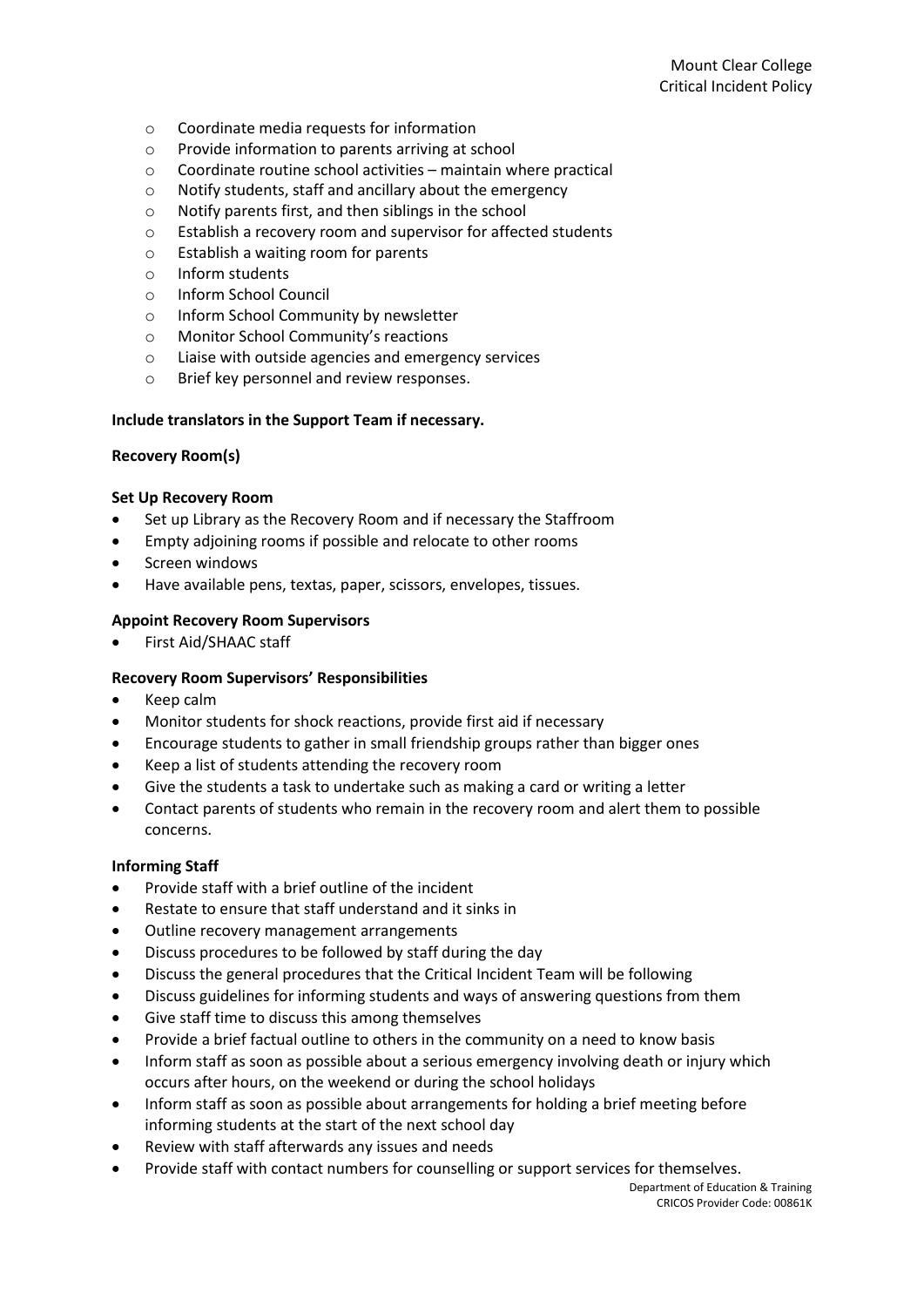## **Informing Students**

Principal, Assistant Principals or Leading Teachers

- Contact the bereaved family or police to ascertain what information may be released within the school
- Prepare a written factual statement, without graphic detail, for use as a reference by teachers when discussing the incident with students
- Determine whether to tell students about the incident at a whole school assembly, by year levels or individual classes, depending on the nature of the incident
- Discuss with teachers who feel uncomfortable raising the event with students and arrange for support from another teacher or a member of the recovery team
- Identify staff who may be too distraught to take classes and arrange replacements
- Inform students soon after briefing staff
- Ask teachers to mark a roll to identify who has been informed and who has not.

## Teachers

- Provide a factual account of the incident at the beginning of the first class in a way that ensures all students hear the same information
- Limit speculation and rumours
- Inform students about arrangements of counselling and recovery rooms
- Inform students about arrangements for services, and appropriate ways to express condolences
- Outline the arrangements for the day.

Notifying Close Friends

- Notify close friends especially girlfriends and boyfriends prior to making an announcement to other students
- Take these students aside when they arrive at school and inform them privately
- Consider contacting their parents prior to the start of the day
- Ensure individual attention is given to intimate friends who are likely to have special needs beyond those of other students.

## **Communication Centre**

Organise the following to be on hand:

- Telephone
- Telephone message if necessary
- Message records
- Phone lists
- Rolls
- Excursion list
- Timetable
- Maps
- Computer and printer
- Photocopier
- Display instructions.

#### **Media Coverage**

- Nominate a media coordinator, prepare the School Council President and Principal to provide on camera interviews
- Contact DET Media Unit on **(03) 9637 2871** or **(03) 9264 5821**
- Prepare a three paragraph report: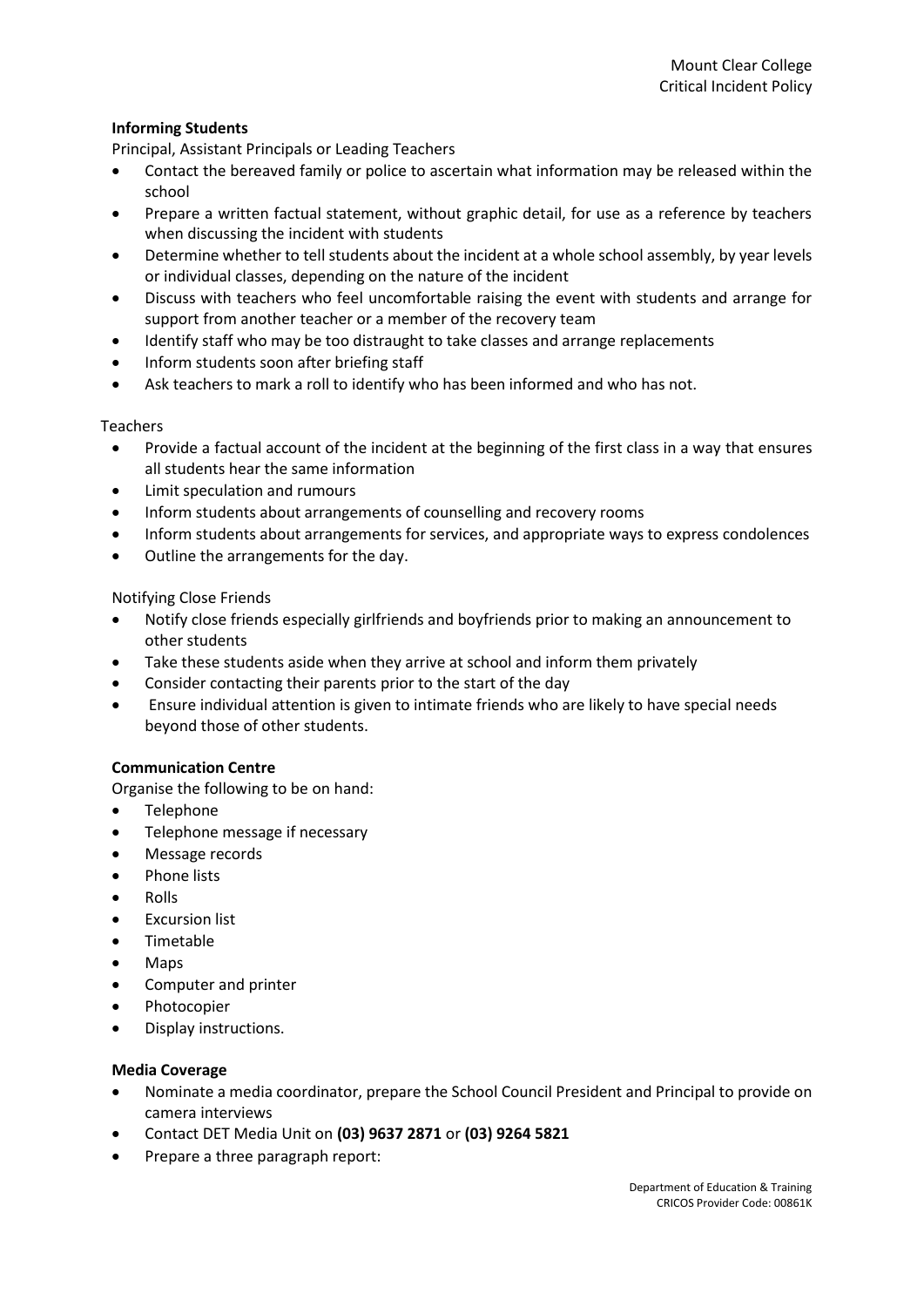- o Briefly outline the facts
- o Outline what the school has done to assist those affected
- o Outline support and recovery arrangements
- o Include a name and contact number for the school media coordinator
- Liaise with the family about any statements made to media
- Exclude discussion of policy matters, limit comment to the emergency and the school response
- Set rules for persistent media

## **Keep a record of media enquiries**

- Offer scheduled interviews in return for media commitment not to seek uninvited access to staff, students, parents
- Negotiate accepted areas for filming e.g. school boundary and not within
- Check that information provided does not conflict with court requirements or police proceedings
- Anticipate renewed interest arising from anniversaries, court proceedings.

## **Long Term Actions**

- Monitor and support members of the school community, particularly on significant dates such as anniversaries
- Consider longer term intervention activities such as counselling or specialist support
- Consider establishing an area within the school as a place of remembrance
- Reconvene key people at regular intervals to review the school response and effectiveness of planning arrangements
- Review the school emergency management plan in light of experience gained
- Consider a ritual of marking significant dates
- Prepare for legal proceedings if necessary
- Remove students name from the roll if deceased
- Consider article in school magazine.

## **Reference Materials**

DET's Managing School Emergencies - Minimising the impact of trauma on staff and students which can be accessed via the following link:

[https://www.eduweb.vic.gov.au/edulibrary/public/emerman/manageschlemerg.pdf#http://www.ed](https://www.eduweb.vic.gov.au/edulibrary/public/emerman/manageschlemerg.pdf#http://www.eduweb.vic.gov.au/edulibrary/public/emerman/manageschlemerg.pdf) [uweb.vic.gov.au/edulibrary/public/emerman/manageschlemerg.pdf](https://www.eduweb.vic.gov.au/edulibrary/public/emerman/manageschlemerg.pdf#http://www.eduweb.vic.gov.au/edulibrary/public/emerman/manageschlemerg.pdf)